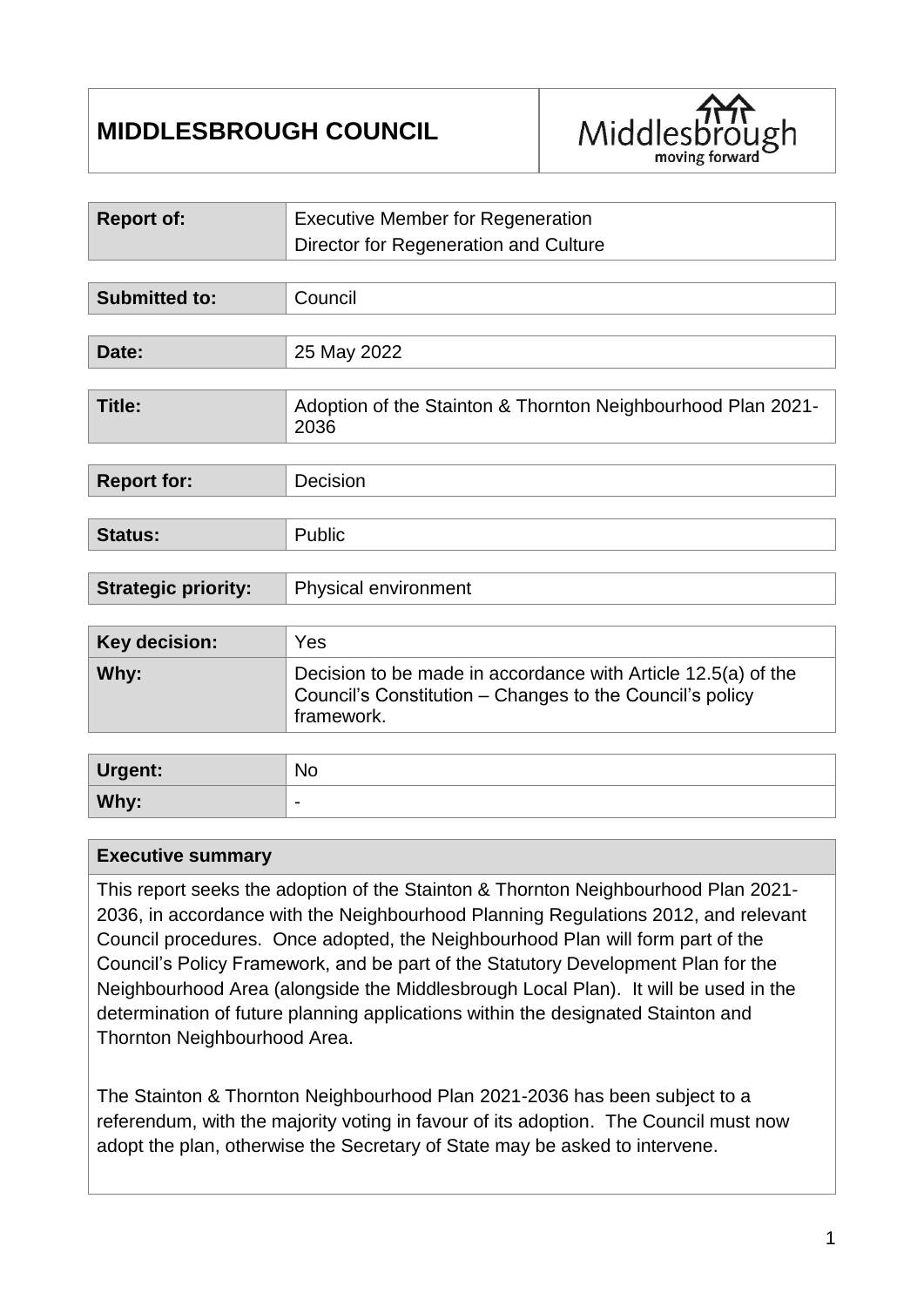The decision to adopt Neighbourhood Plans is a non-Executive function, and must be made by the Borough Council, in accordance with the Local Authorities (Functions and Responsibilities) (England) Regulations 2000, and the Council's constitution.

The implications of the recommendation have been considered by the appropriate officers of the Council and are set out below in the main body of this report.

## **Purpose**

1. To adopt the Stainton & Thornton Neighbourhood Plan 2021-2036.

## **Background and relevant information**

- 2. Under the Planning and Compulsory Purchase Act 2004, and Neighbourhood Planning (General) Regulations 2012, parish councils and designated neighbourhood forums can prepare Neighbourhood Plans that put in place a vision and general planning polices for the development, and use of land in their designated neighbourhood. Neighbourhood Plans form part of the Statutory Development Plan, against which future planning applications within the designated Neighbourhood Area will be determined.
- 3. A Neighbourhood Plan should be aligned with the strategic needs and priorities of the wider area and must be in general conformity with the National Planning Policy Framework (NPPF), and the strategic policies of a Council's Local Plan. In addition, Neighbourhood Plans are required to plan positively and not promote less development than set out in the Development Plan, or undermine its strategic policies.
- 4. In March 2017, the Council approved the designation of the parished area of Stainton & Thornton as a Neighbourhood Area, to enable the Parish Council to prepare a Neighbourhood Plan for the designated area. Those areas that fall outside of the parish boundary, but form part of the wider Stainton and Thornton Ward boundary, are not included in the designated Neighbourhood Area, or subject to the policies of the Neighbourhood Plan.
- 5. The Parish Council submitted its draft Neighbourhood Plan, to the Council for examination in June 2021. The Independent Examination into the draft Plan was undertaken in September 2021. The Examiner's Report was issued on the 14<sup>th</sup> December 2021, and recommended that the draft Plan should proceed to referendum stage of the Neighbourhood Planning process, subject to some amendments being made.
- 6. On the 26<sup>th</sup> January 2022, the Council approved the Stainton & Thornton Neighbourhood Plan, incorporating the recommendations of the Independent Examiner's Report, (see Appendix 1) to enable the draft Plan to progress to the referendum stage of the Neighbourhood Planning process. The referendum was held on Thursday 3rd March 2022, and conducted in accordance with procedures similar to those used at local government elections.
- 7. The referendum question put before the Stainton & Thornton electorate (those eligible to vote) was: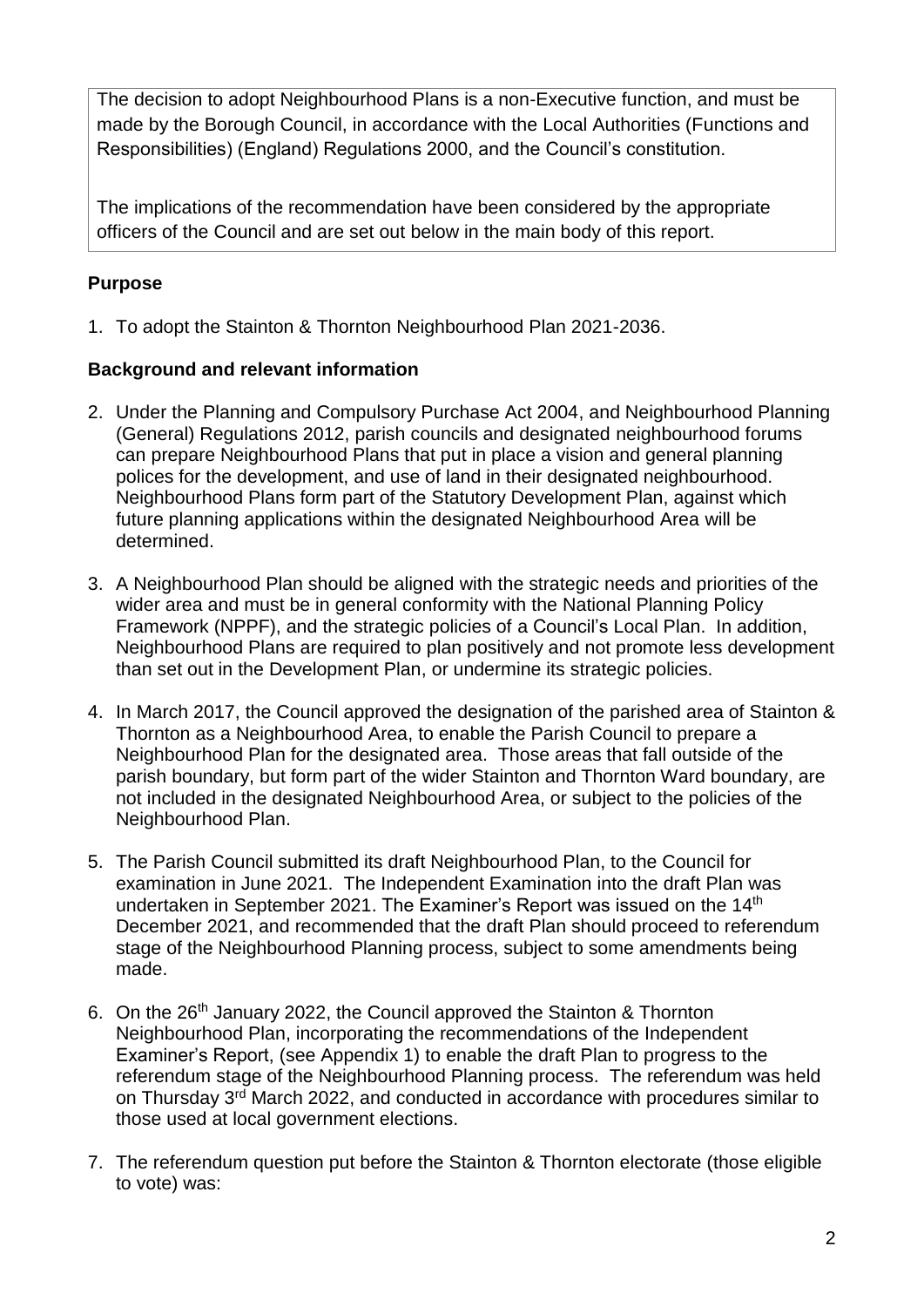**Do you want us to use the Neighbourhood Plan for Stainton & Thornton to help it decide planning applications in the Stainton & Thornton neighbourhood area?**

| The result of the referendum was as follows:                           |                                |  |  |
|------------------------------------------------------------------------|--------------------------------|--|--|
| Yes votes in favour = $423$ (96.4%)                                    | No votes against = $16$ (3.6%) |  |  |
| The electorate is 2408, giving a turnout for the referendum of 18.03%. |                                |  |  |

- 8. Under the Neighbourhood Planning (Referendums) Regulations 2012 , if more than 50% of those voting in the referendum vote 'yes', then the local planning authority must bring the Plan into force as soon as reasonably practicable.
- 9. Following the successful outcome of the referendum, (with 96.4% in favour) the next step in the process, involves the Council formally adopting the finalised Stainton & Thornton Neighbourhood Plan 2021-2036, in the determination of planning applications within the designated Stainton & Thornton Neighbourhood Area.
- 10.Once the Plan has been adopted, the Council is required to issue an adoption notice to be placed on the Council's website. Any person who feels aggrieved by the Plan may apply to the High Court to seek a judicial review of the decision to adopt the Plan. This application to the High Court must be made within six weeks of the day after the Plan was adopted.

#### **What decision(s) are being recommended?**

That the Council:

• Adopts the Stainton & Thornton Neighbourhood Plan 2021-2036.

#### **Rationale for the recommended decision(s)**

11.To enable the Plan to form part of the Council's Policy Framework, to be used in the determination of future planning applications within the designated Stainton & Thornton Neighbourhood Area.

#### **Other potential decision(s) and why these have not been recommended**

12.Under the Regulations, following a successful referendum result a local planning authority must adopt the Neighbourhood Plan. If the local planning authority fails to adopt the Neighbourhood Plan, the Secretary of State may be asked to intervene.

## **Impact(s) of the recommended decision(s)**

#### *Legal*

13.The legal framework for preparing Neighbourhood Plans is set out in the Planning & Compulsory Purchase Act 2004 and the Neighbourhood Planning (General) Regulations 2012. The Stainton & Thornton Neighbourhood Plan has been prepared in accordance with the legislation.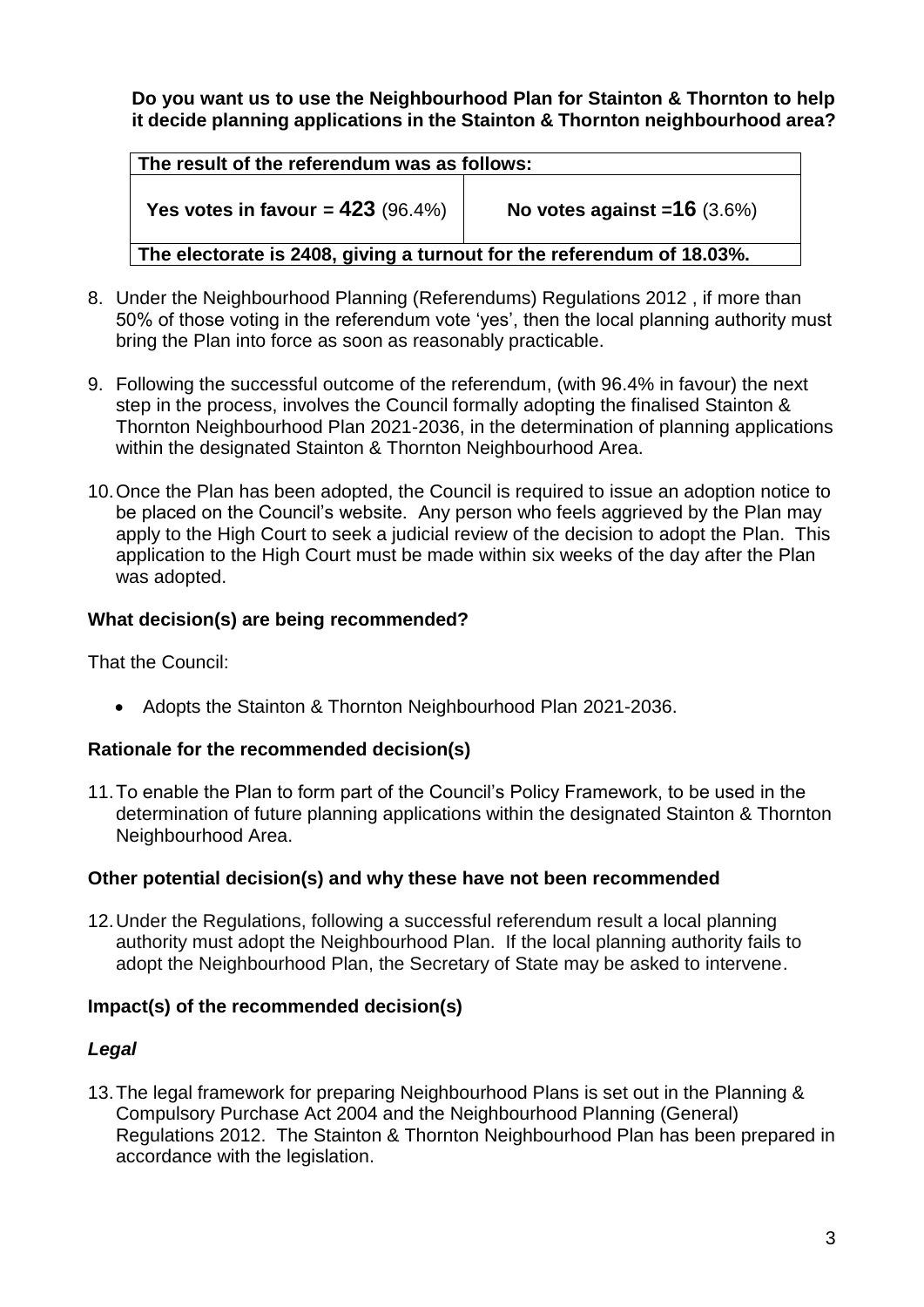- 14.As outlined above in paragraph 8, under the Regulations, following a successful referendum result a local planning authority must adopt the Neighbourhood Plan. If the local planning authority fails to adopt the Neighbourhood Plan, the Secretary of State may be asked to intervene.
- 15.Upon adoption, the Stainton & Thornton Neighbourhood Plan 2021-2036 will become part of the Statutory Development Plan in the Neighbourhood Area, alongside the Middlesbrough Local Plan. Under the Planning & Compulsory Purchase Act 2004, planning applications must be determined in accordance with the statutory development plan unless material considerations indicate otherwise.
- 16.The Stainton & Thornton Neighbourhood Plan 2021-2036 will also become part of the Council's Policy Framework.

## *Strategic priorities and risks*

17.Under the Regulations, where a local authority fails to adopt a Neighbourhood Plan following a successful referendum, the Secretary of State may be asked to intervene. The relevant risks this decision would influence are cited below, with an explanation as to why they are relevant and how it would affect each risk:

| <b>Risk No</b> | <b>Risk Description</b>                                                                                                                                                                                                 | Impact on the risk                                                                                                                           |
|----------------|-------------------------------------------------------------------------------------------------------------------------------------------------------------------------------------------------------------------------|----------------------------------------------------------------------------------------------------------------------------------------------|
| O8-055         | If the Council does not respond<br>effectively and efficiently to legislative<br>changes it could be in breach of<br>statutory duties in relation to service<br>delivery and fail to make the most of<br>opportunities. | By undertaking this work the Council is<br>ensuring compliance with the regulations<br>and this will have a positive impact on this<br>risk. |

#### *Human Rights, Equality and Data Protection*

18.The Stainton & Thornton Neighbourhood Plan has been subject to an initial Impact Assessment (IA), which accompanies this report (see Appendix 2). This identifies that a full IA is not necessary. The decision does not involve the collation and use of personal data, and as such will not require a Data Protection Impact Assessment to be undertaken.

#### *Financial*

- 19.The financial implications as a result of this report, mainly involve administrative and publication costs that the Council is required to undertake, as part of the above Regulations.
- 20.Following the adoption of the Plan, the Council is eligible to apply to the Government under its Neighbourhood Planning New Burdens grant funding, which assists local planning authorities with additional neighbourhood planning costs, such as, administrative processes and undertaking the referendum.